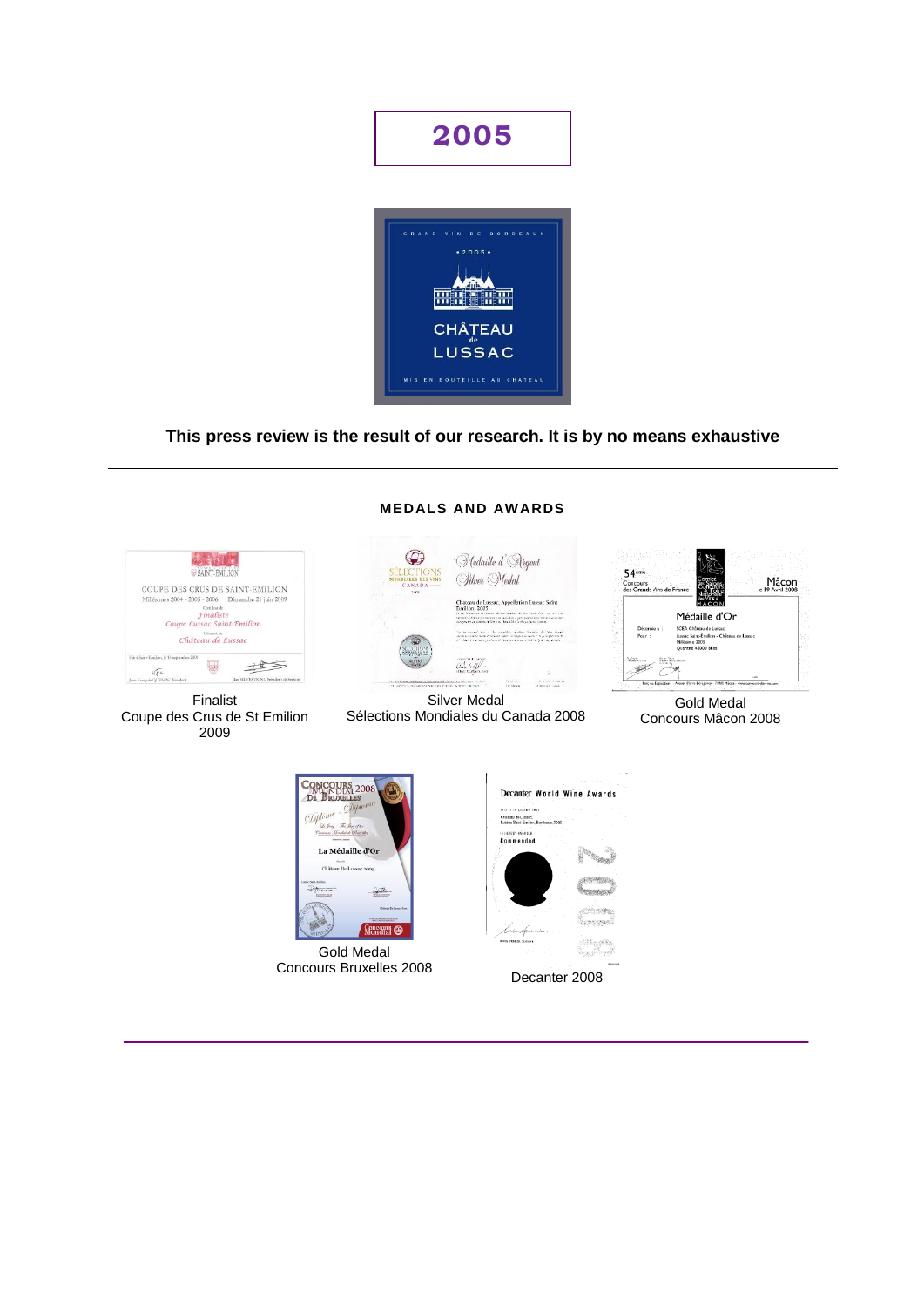

## **GRADES**

### **Primeur tasting**

Vino Magazine/L. Havaux (B) : Coup de cœur VinVinoLife (G) : 88-89 /100

### **Bottled**

| Decanter « Bordeaux 2008 »          | ***         |     |
|-------------------------------------|-------------|-----|
| Grand Guide des Vins de France 2009 |             |     |
| /Bettane & Desseauve (F)            | :15         | 120 |
| Grand Guide des Vins de France 2008 |             |     |
| /Bettane & Desseauve (F)            | :14,5 $/20$ |     |
| James Suckling (US)                 | $.87$ /100  |     |

**PRIMEURS**



### **VINO MAGAZINE Louis Havaux** June/July 2006 (Primeurs)

Château de Lussac : catégorie « Coup de Cœur » - New confirmation of its progress

**DELIVERABLES**



# **PETIT FUTE GIRONDE**

Edition 2009-2010

Held by Griet and Hervé Laviale Van Malderen, the vineyard covers an area of 25 ha in claylimestone and clay-limous. The vineyard has 77% Merlot and 23% Cabernet franc. Aged of 30 years, the vines are grown by using a reasonable protective method. The ageing is made in French oak barrels during 16 months. The wines have been rewarded on numerous occasions, including two gold medals in 2008 (Concours de Mâcon and Councours mondial de Bruxelles) and one silver (Sélection mondiale du Canada).

Château de Lussac, Lussac Saint Emilion, fine Bordeaux wines, 2005: Black colour with a deep musky nose with notes of ripe fruit and berry crisp. The attack is full and tannic, the evolution attractive and the finish slightly orange.

The Libertin de Lussac, Lussac Saint Emilion, 2006: Dark garnet red, nose still closed, red berry, black cherry, fine woody notes. The mouth seems slightly soft, aromatic, emphasizing on freshness to concentration.



### **GUIDE HACHETTE DES VINS 2009**

Ordered by a small castle of the wine full with charm, dated back to 1876, this vintage taken in 2000 by Hervé and Griet Laviale gets advantage from important renovation works. A superb circular vat room was particularly arranged. Intense ruby, the 2005 expresses a discrete bouquet but elegant and is flexible and balanced in the mouth, where it reveals overripe fruity and animal notes. Already little evolved, it will not gain to wait. Also quoted, the Libertin de Lussac (8 to 11€) is as fruity in the nose as in mouth. He is ready, him too.



### **GRAND GUIDE DES VINS DE FRANCE 2009 Bettane & Desseauve**

This wine presents a deep nose and very mix with pretty flavours of plum, fig and blackberry, a powerful mouth, full-bodied, with a tightened and ripe tannic screen, fruit and length. It's perfectly harmonious and rounded. 15/20